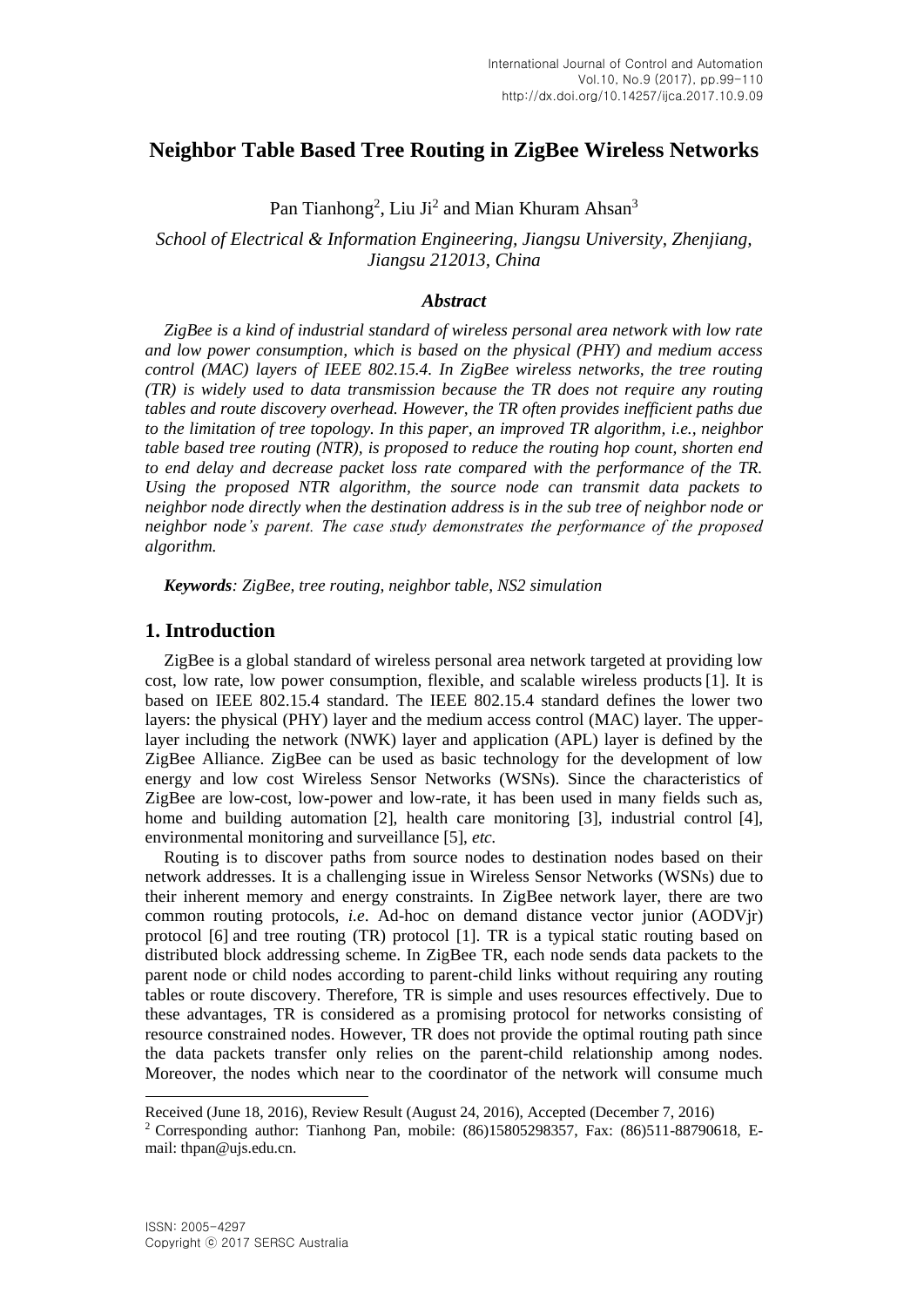power attributable to serious participate in data packets forwarding. Those nodes may lead to potential network segmentation and greatly affect the lifetime of the network.

In the past decades, several routing algorithms based on TR have been proposed. Harbawi *et al.* [7] proposed an Improved Tree Routing (ImpTR) algorithm which determined the superior path to the sink-node depending on the neighbor table. In ImpTR, the data packets are forwarded to the neighbor node if the routing hops to the destination node are less than the hops through tree routing. Mu *et al.* [8] proposed an adaptive routing optimization and energy-balancing algorithm by adding the neighbor information to optimize the routing paths and reducing the power cost of low-battery device. Ban *et al.* [9] proposed an improved ZigBee tree routing algorithm based on energy balance. The neighbor table was introduced and the residual energy of nodes was considered to achieve optimal network performance. Kim *et al.* [10] proposed the shortcut tree routing (STR) algorithm to achieve memory efficiency and routing efficiency. In STR, a source node (or an intermediate node) selects the optimal next hop node with the smallest remaining hop count to the destination from neighbor table. However, the STR's efficiency is dependent the number of nodes in 1-hop communication range. If the neighbor nodes become less, it may limit STR to search better shortcut. To alleviate these problems mentioned above, the neighbor table based tree routing (NTR) is proposed to reduce the number of routing hop count, achieve smaller end-to-end latency during routing, and improve the packet delivery ratio.

The rest of this paper is organized as follows. ZigBee protocol stack and TR algorithm are introduced briefly in Section 2. The technical details of NTR algorithm is presented in Section 3. The performance evaluation and conclusion are given in Section 4 and Section 5, respectively.

## **2. Related Works**

## **2.1. Overview of IEEE 802.15.4/ZigBee Protocols**

The IEEE 802.15.4 standard defines the physical layer and medium access control layer, while the upper layer of the protocol stack is specified by the ZigBee Alliance. The ZigBee protocol stack is depicted in *Figure* 1.



**Figure 1. Zigbee Protocol Stack**

It can be seen that the IEEE and ZigBee Alliance have been working closely to specify the entire protocol stack. The IEEE 802.15.4 PHY layer provides one channel for ISM 868 MHz, ten channels for ISM 915 MHz, and 16 channels for ISM 2.4 GHz. The data rate is 250kbps at 2.4GHz, 40kbps at 915MHz and 20kbps at 868MHz. The IEEE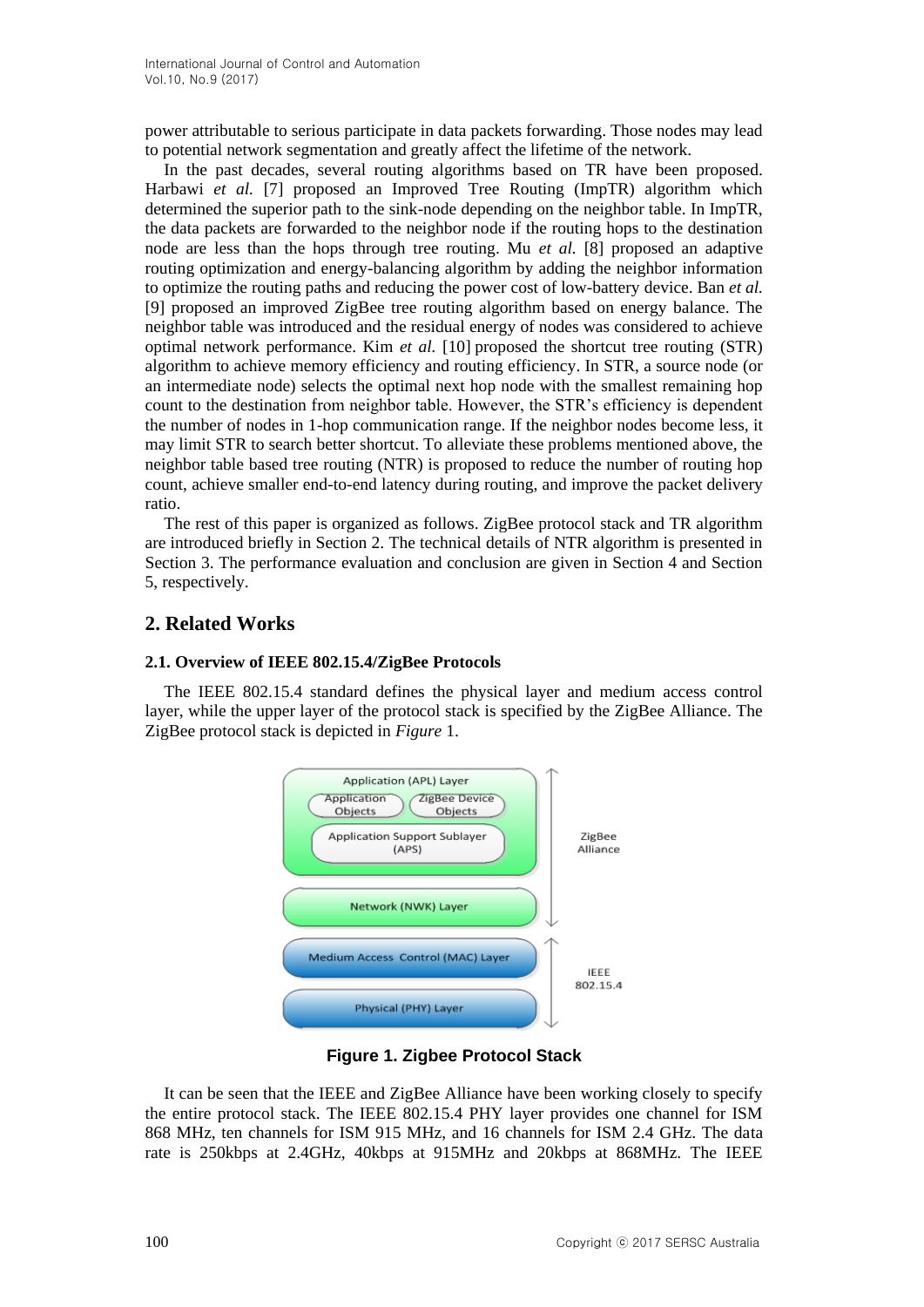802.15.4 PHY layer provides energy and link quality detection, clear channel assessment, as well as data transmission and reception. The IEEE 802.15.4 MAC layer supports two operational modes for the access to the medium: the non-beacon-enabled mode, in which the MAC is ruled by non-slotted CSMA/CA (carriers sense multiple accesses with collision avoidance); the beacon-enabled mode, in which slotted CSMA-CA mechanism shall be used. In the non-beacon-enabled network, the devices which want to transmit are allowed to send data packets whenever necessary. In a beacon-enabled network with super frame, the beacon is used to synchronize the attached devices as well as to describe the structure of the super frame and send control information to the PAN. The functions of MAC layer are beacon management, channel access, CTS (guaranteed time slot) management, association and disassociation.

The NWK layer interfaces between the MAC and the APL and is responsible for managing network formation and routing. The IEEE 802.15.4 standard defines two types of network nodes: full function device (FFD) and reduced function device (RFD). While ZigBee defines three different device types: Personal Area Network (PAN) coordinator, router, and end device. The PAN coordinator must be a FFD that is responsible for initializing, maintaining, and controlling the network. A ZigBee router is a FFD with the capability of routing and supporting associations. A ZigBee end device is a RFD or FFD which must be associated with a FFD. ZigBee networks supports star, tree and mesh topologies. In a star network, the network is controlled by one device called the ZigBee coordinator and other devices, known as end devices, directly communicate with the ZigBee coordinator. For tree and mesh networks, devices can communication with each other in a multi-hop fashion and the network may be extended through the use of routers. The tree network can operate on beacon-enabled (with synchronization) and non-beaconenabled (without synchronization) modes. *Figure* 2 shows examples of these topologies.



**Figure 2. Network Topologies in ZigBee**

The application (APL) layer is the highest protocol layer in the ZigBee protocol stack and consists of the APS sub layer, the ZDO and the manufacturer-defined application objects. Manufactures develop the application objects to customize a device for various applications. Application objects control and manage the protocol layers in a ZigBee device. There can be up to 240 applications objects in a single device.

## **2.2. Distributed Address Assignment Mechanism**

As mentioned before, there are two algorithms in ZigBee NWK layer, *i.e*. AODVjr routing and Tree routing. AODVjr is one of the table-driven routing protocols which provide efficient paths for the arbitrary source and destination pair. However, the route discovery overhead and the memory consumption proportionally increase with the number of route discovery. On the other hand, in TR, each node only relays data packets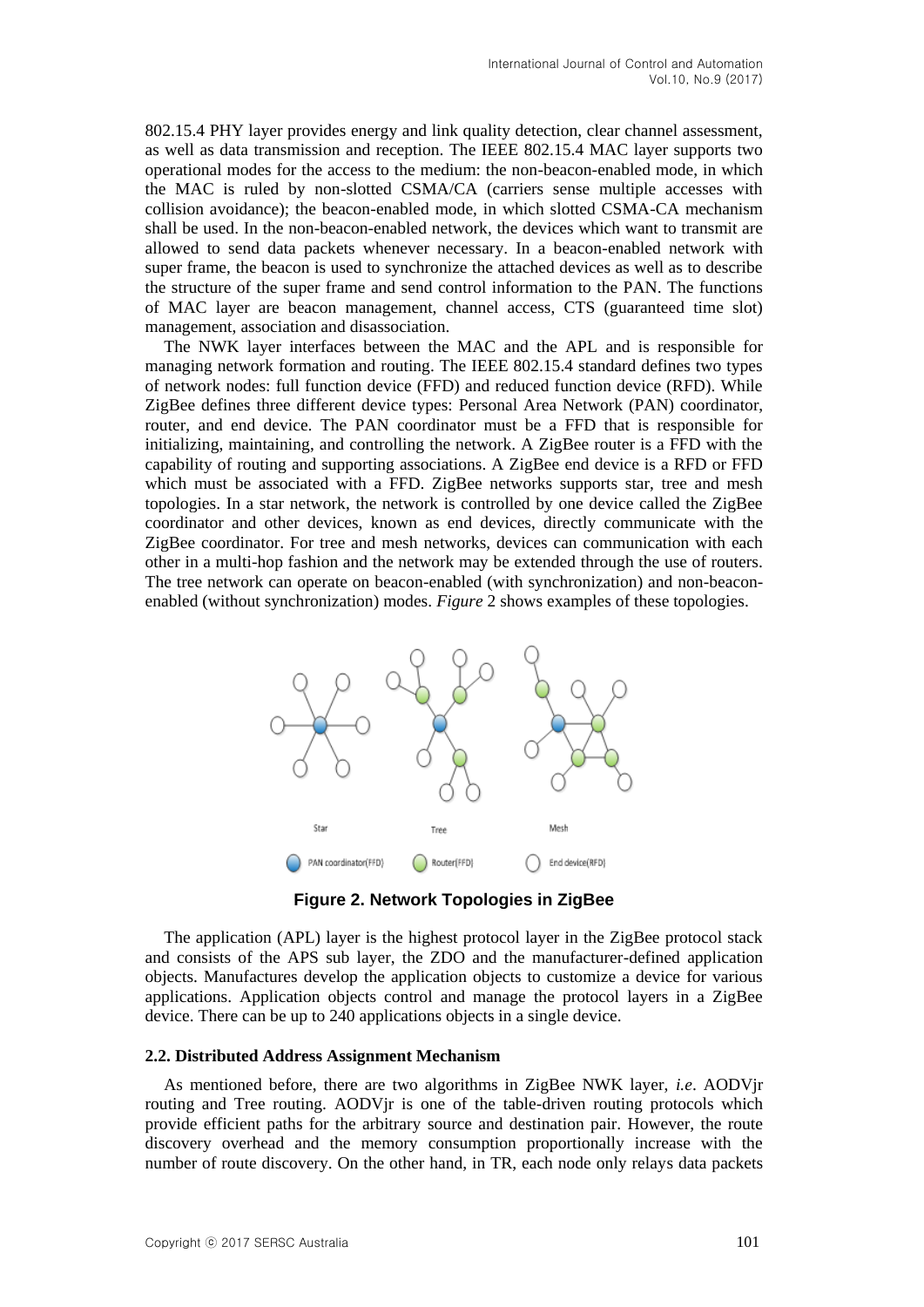to the parent node or one of the child nodes by comparing its address with the destination address.

There are two address modes in ZigBee networks: 64-bit long address and 16-bit short address. The 64-bit long address, also called IEEE or MAC address, is assigned by the manufacturer. And the 16-bit short address, which is also called network address, is unique within a particular network and will be assigned by a parent node to its children nodes. In ZigBee specification, the distributed address assignment mechanism has been defined for assigning the short address, which will be used in routing mechanism. Each potential parent node is provided with a limited sub-block address space which is used to assign network address to its child nodes. Given values for the maximum number of children  $(Cm)$  a parent may have, the maximum number of routers  $(Rm)$  a parent may have as children, and the maximum depth of the network ( *Lm* ), the range of the address space of parent node at depth d is formulated as

$$
Cskip(d) = \begin{cases} 1 + Cm \times (Lm - d - 1), & \text{if } Rm = 1\\ \frac{1 + Cm - Rm - Cm \times Rm^{Lm - d - 1}}{1 - Rm}, & \text{otherwise} \end{cases}
$$
(1)

The network address  $A_{d+1,m}$  and  $A_{d+1,e}$  are allocated to the  $n^{th}$  router and  $l^{th}$  end device which at depth  $d+1$ , respectively, according to the following equations

$$
A_{d+1,m} = A_{parent} + Cskip(d) \times (n-1) + 1
$$
\n(2)

$$
A_{d+1,el} = A_{parent} + Cskip(d) \times Rm + l
$$
\n(3)

where  $A_{\text{parent}}$  represents the address of the parent at tree level d and  $1 \le n \le Rm$ ,  $1 \leq l \leq Cm - Rm$ .



**Figure 3. Network Address Allocation**

*Figure* 3 gives an example of the network address allocation with  $Rm = 2$ ,  $Cm = 4$ , and  $Lm = 3$ . All addresses have been assigned to routers and end devices. The address appears inside the circle representing each node, while the assigned address ranges are displayed in brackets close to each router.

#### **2.3. Tree Routing Algorithm**

In tree routing algorithm, when a node receives a packet, the routing of the packet is decided by several certain rules. Here, it is assumed that the address of current router is A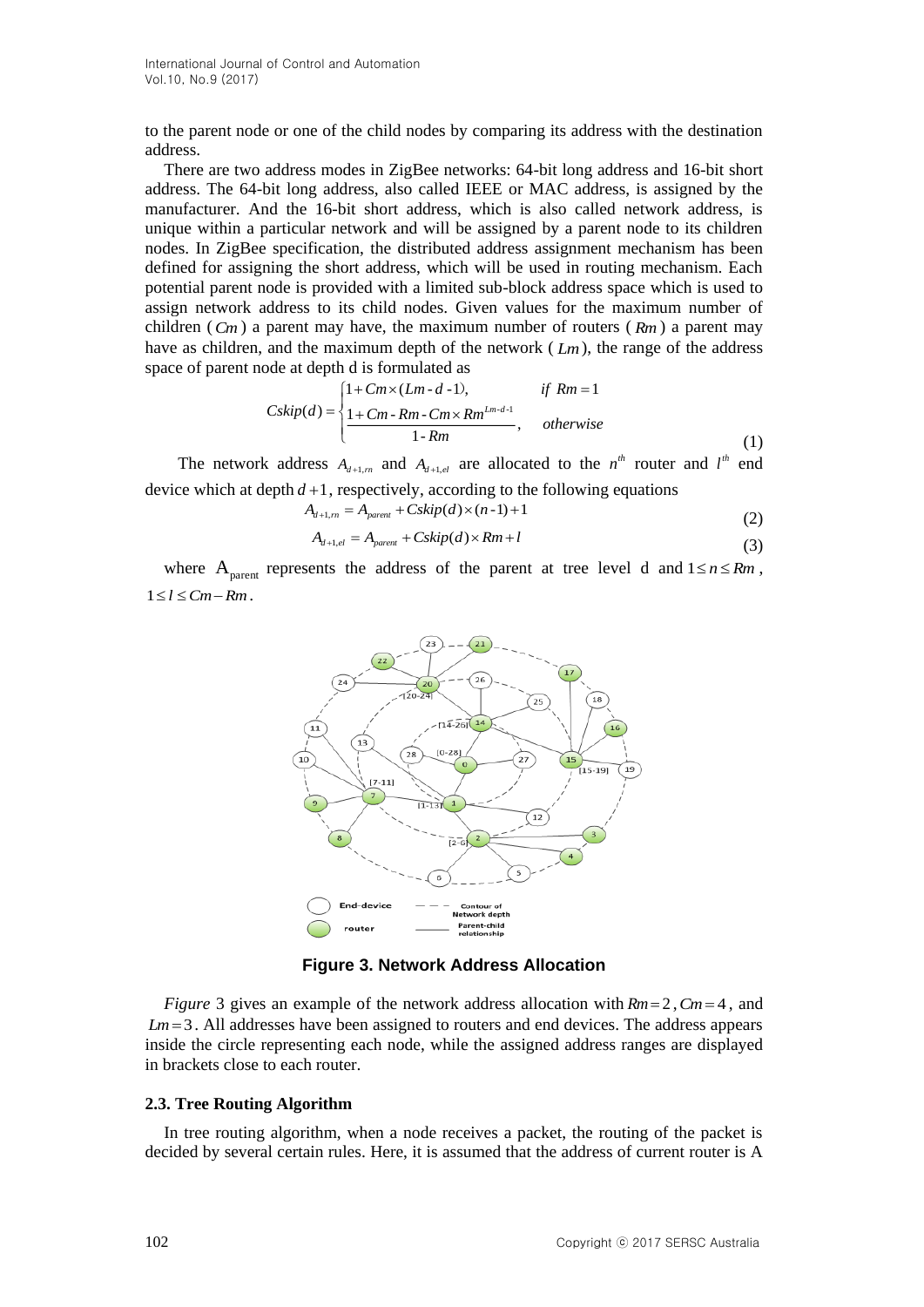at a depth of *d* and the packet will be sent to the node whose address is D, then the tree routing process can be summarized as follows:

Step 1: Judge the destination node of data packets is the node self. If yes, data is delivered to the upper layer directly; or else, go to Step 2;

Step 2: Check the destination node is one of its descendant nodes by using Eq. (4).

$$
A < D < A + Cskip(d-1) \tag{4}
$$

If yes, the next hop node *Anext* is calculated

$$
A_{\text{next}} = \begin{cases} D, & \text{if } D > A + Rm \times C \text{skip}(d) \\ A + 1 + \left[ \frac{D - (A + 1)}{C \text{skip}(d)} \right] \times C \text{skip}(d), & \text{otherwise} \end{cases} \tag{5}
$$

Or else, the packet is relayed to its parent.

For instance, *Figure* 3 is an example of tree topology where  $Rm = 2$ ,  $Cm = 4$  and  $Lm = 3$ . Assume that the source is node 8 and the destination is node 2. According to TR, the source judges the destination whether is its descendant by Eq.(4). Since the destination is not the descendant of the source, the next hop is the source's parent node (node 7). Node 7 needs to implement step 1 and step 2 for determining the next hop. As a result, node 1 is selected as the next hop. Node 1 implements the same procedure as node 7. Finally, node 1 discovers that the destination (node 2) is its child node, so the data packets are sent directly to node 2.

#### **2.4. Problem Description**

TR algorithm is relatively simple because it only takes the relationship between parent and child nodes into consideration and doesn't include the routing table. However, the detour path problem cannot be avoided. An example is shown in *Figure* 4. Supposing the source node (S) sending data to destination node (D), in accordance with the original tree routing algorithm, the data packets should be sent to the root node following the parent node  $(S=1)$ , and goes back to the destination node  $(0\rightarrow 2)$ . According to this method, the data packets have to experience four hops from the source node to the destination node. However, if neighbor nodes are considered, the source node send the data packets directly to the destination node, which needs only one hop (solid arrow in *Figure* 4).

Moreover, in ZigBee TR, most of the traffic will go through the nodes which are close to the coordinator and cause these nodes excessive energy consumption. In order to solve problems mentioned above, neighbor nodes should be the candidate nodes as next hop node.



**Figure 4.Tree Routing**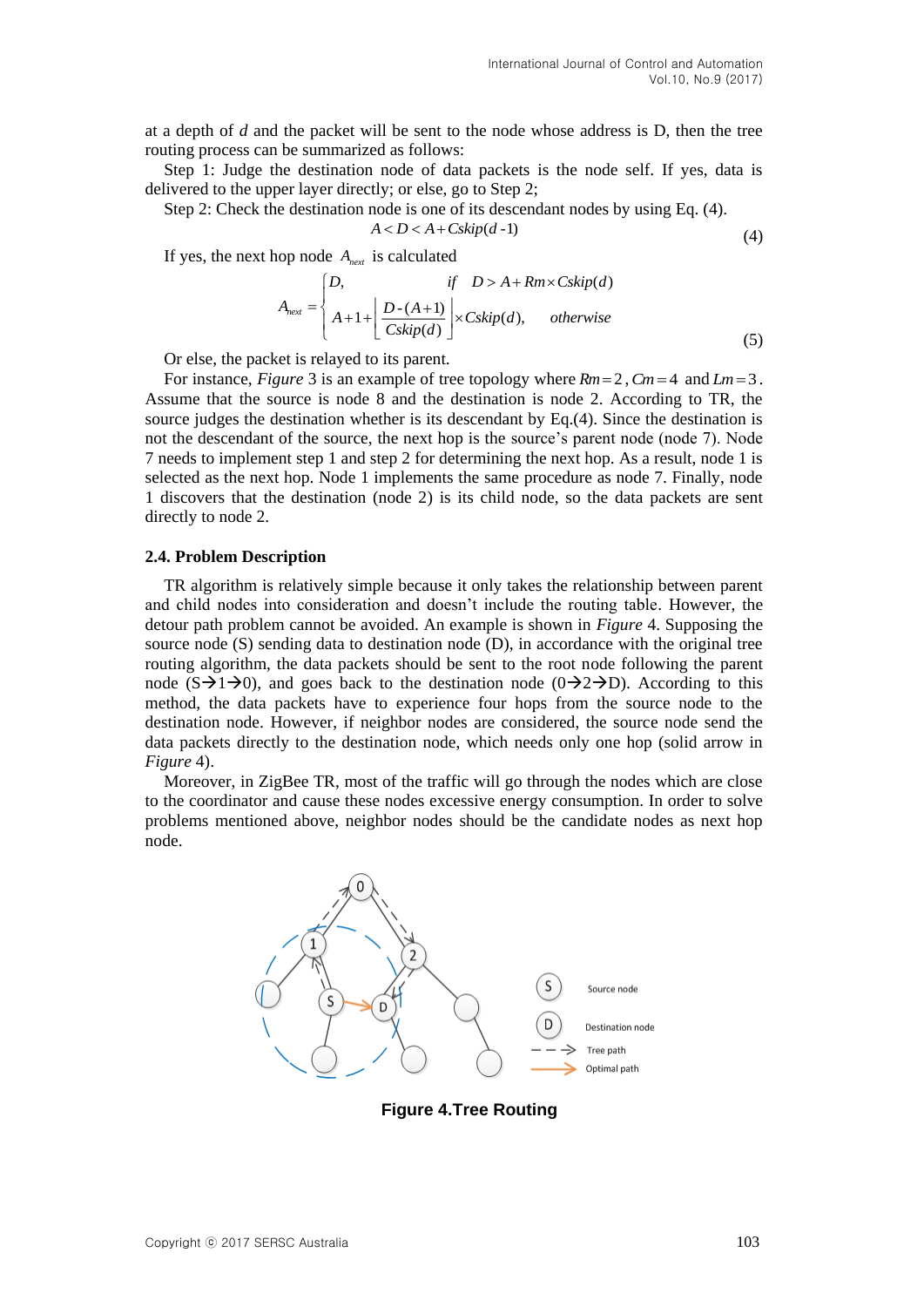## **3. Neighbor Table Based Tree Routing Algorithm**

To reduce possible detour path and the energy consumption of the nearest nodes to coordinator, a neighbor table based tree routing (NTR) is proposed. The NTR algorithm takes the idea from the ZigBee TR, but chooses one of neighbor nodes (excluding parent or children) as the next hop node when the destination node is in the sub-tree of neighbor node or neighbor node's parent. An example of routing determination by the NTR algorithm is shown in *Figure* 5. The NTR compares whether the address of the destination node (D) is contained in the address space of neighbor node or neighbor node's parent, and selects the N1 as the next hop node to forward the data packets to the destination node.



**Figure 5. Neighbor Table-based Tree Routing**

Compared to the TR, the link of the neighbor nodes provides the efficient path. In TR, the number of hops [12] between source node (S) and destination node (D) is calculated by

$$
NH(S, D) = Depth(S) + Depth(D) - 2Depth(FCA(S, D))
$$
\n(6)

Where  $NH(S, D)$  is the number of hops between source node and destination node, Depth $(X)$  is the depth of node X, and  $FCA(S, D)$  is the first common ancestor node of nodes S and D. Because the NTR algorithm follows fundamental TR, the hop count between source node and destination node can be calculated by Eq. (6). We define  $NH_n(S, D)$  and  $NH_{np}(S, D)$  as the routing cost of NTR when the destination node is in the address space of neighbor node and neighbor node's parent, respectively. That is

$$
NHn(S,D) = Depth(D) - Depth(N) + 1
$$
\n(7)

$$
NH_{np}(S,D) = Depth(D) - Depth(N_{np}) + 2
$$
\n(8)

Where *N* and  $N_{np}$  are the address of the neighbor node and neighbor node's parent,

respectively. In Eq. (8), it is assumed that the neighbor node is not sibling node and the packet goes along the ZigBee tree routing. In other words, the proposed algorithm calculates the routing cost in the same way the TR does. Since the next hop node is neighbor node, the numbers of hops between source node and neighbor node or neighbor node's parent according to original tree routing are at least 2-hops .The ZigBee tree routing cost between S and D is also expressed as follows:

$$
\begin{cases}\nNH_n(S,D) \ge \text{Depth}(D) - \text{Depth}(N) + 2, \text{if } N \le D < N + Cskip(d_n - 1) \\
NH_{np}(S,D) \ge \text{Depth}(D) - \text{Depth}(N_{np}) + 2, \text{if } N_p \le D < N_p + Cskip(d_{np} - 1)\n\end{cases} \tag{9}
$$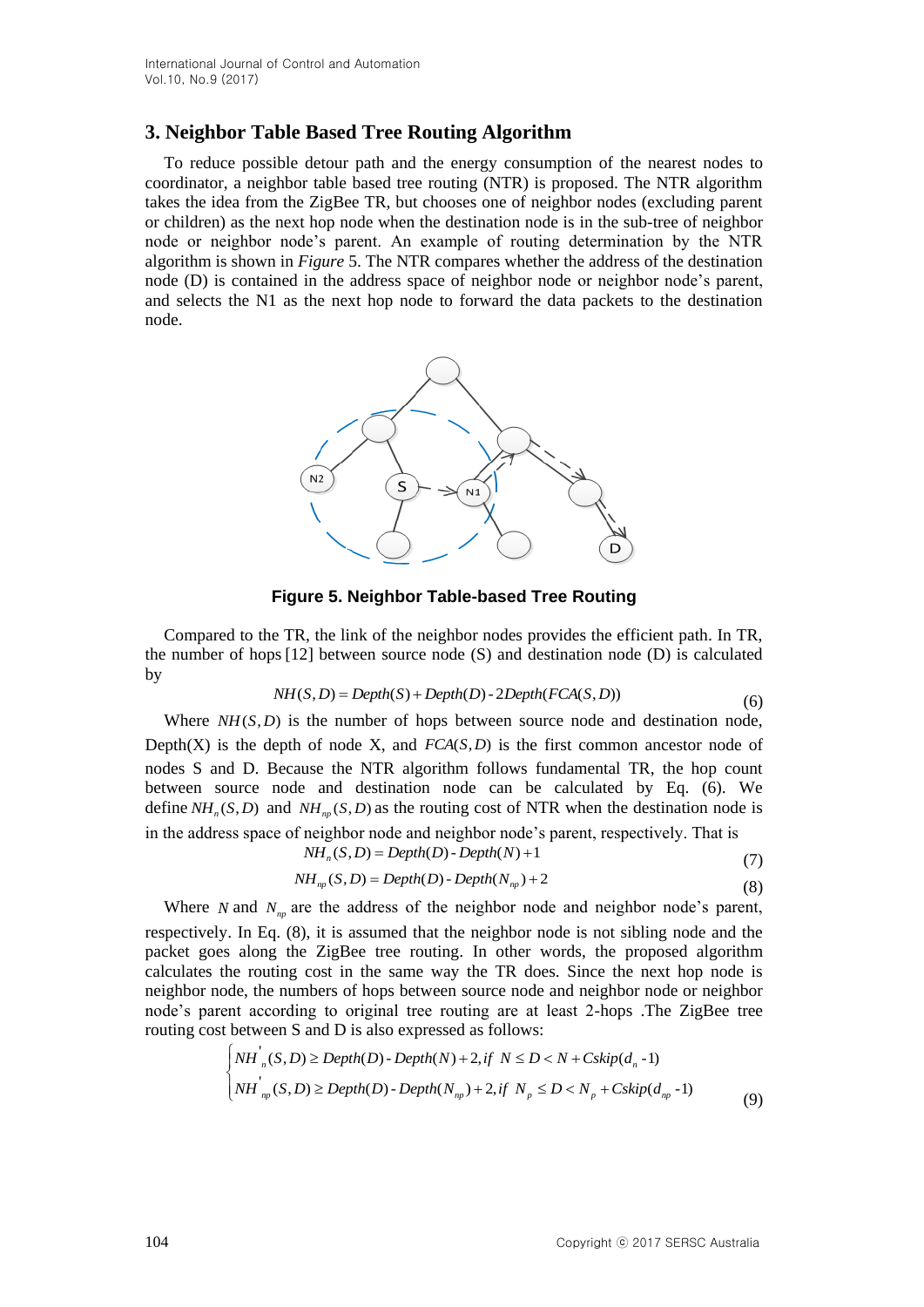Where  $d_n$  and  $d_{np}$  represent the depth of neighbor node and neighbor node's parent, respectively. It is obvious that the routing path by the NTR is more efficient than the ZigBee tree routing algorithm.

The procedure of the NTR algorithm is as follows:

Step 1: Judge the destination node is it's descendent or not (using Eq. (4)). If yes, data packets will be sent to its child node; or else, jump to Step2.

Step 2: Check the destination node is the neighbor node using node's neighbor table or not. If yes, the data packets will be delivered directly to the destination node; or else, jump to Step 3.

Step 3: Check the address of destination node is in the address space of neighbor node or not (using Eq. (10))

$$
\begin{cases}\nN < D, \\
N < D < N + Cskip(d_n - 1), \quad \text{if } d_n \ge 1\n\end{cases} \tag{10}
$$

If yes, the neighbor node is selected as the candidate node for next hop. Furthermore, if there are several neighbor nodes satisfy Eq. (10), the neighbor node with maximum tree depth is selected as the next hop node. Or else, jump to Step 4.

Step 4: If  $d_n > 0$ , check the address of the destination node is in the sub tree of the neighbor node's parent or not (using Eq. (11))

$$
\begin{cases}\nN_{np} < D, \\
N_{np} \le D < N_{np} + Cskip(d_{np} - 1), \quad \text{if } d_n > 1\n\end{cases} \tag{11}
$$

Where  $N_{np}$  should be computed, if  $d_n = 1$ ,  $N_{np} = 0$ ; otherwise, following equations will be executed

$$
\begin{cases} A_{i+1} = A_i + 1 + \left\lfloor \frac{N - (A_i + 1)}{Cskip(i)} \right\rfloor \times Cskip(i), \\ i = i + 1, \end{cases}
$$
\n(12)

Where  $A_i$  represent the address of neighbor node's parent at depth *i* and  $A_0$  is equal to 0. Repeat executing Eq. (12) until  $i = d_n - 2$ . Define one variable:  $A_{sp}$  (the address of current node's parent). If conditions  $A_{sp} \neq N_{np}$  and Eq. (11) is met, corresponding neighbor node will be the candidate node for the next hop. Choosing correspond neighbor node whose parent has the maximum tree depth from candidate nodes as the next hop node. If there is no candidate node, jump to Step 5.

Step 5: Data packets will be directly transmitted to its parent.

Repeat Steps 1-5 for each source node or intermediate node until data packets have been sent to destination node.

## **4. Performance Evaluation**

The network simulator NS-2 is used for comparing NTR with TR. The simulation parameters and their value are summarized in *Table* 1. Three metrics of routing performance: average hop counts, average end-to-end delay and average packet loss rate, are taken for comparison. In the simulation, the coordinator is located at the center of the topology of 100m×100m, while other nodes are randomly deployed. Both the source and the destination nodes are chosen randomly in each network topology (CBR traffic=10). Because both the source and the destination nodes are different in each test, we measure those metrics after repeating each test over ten times.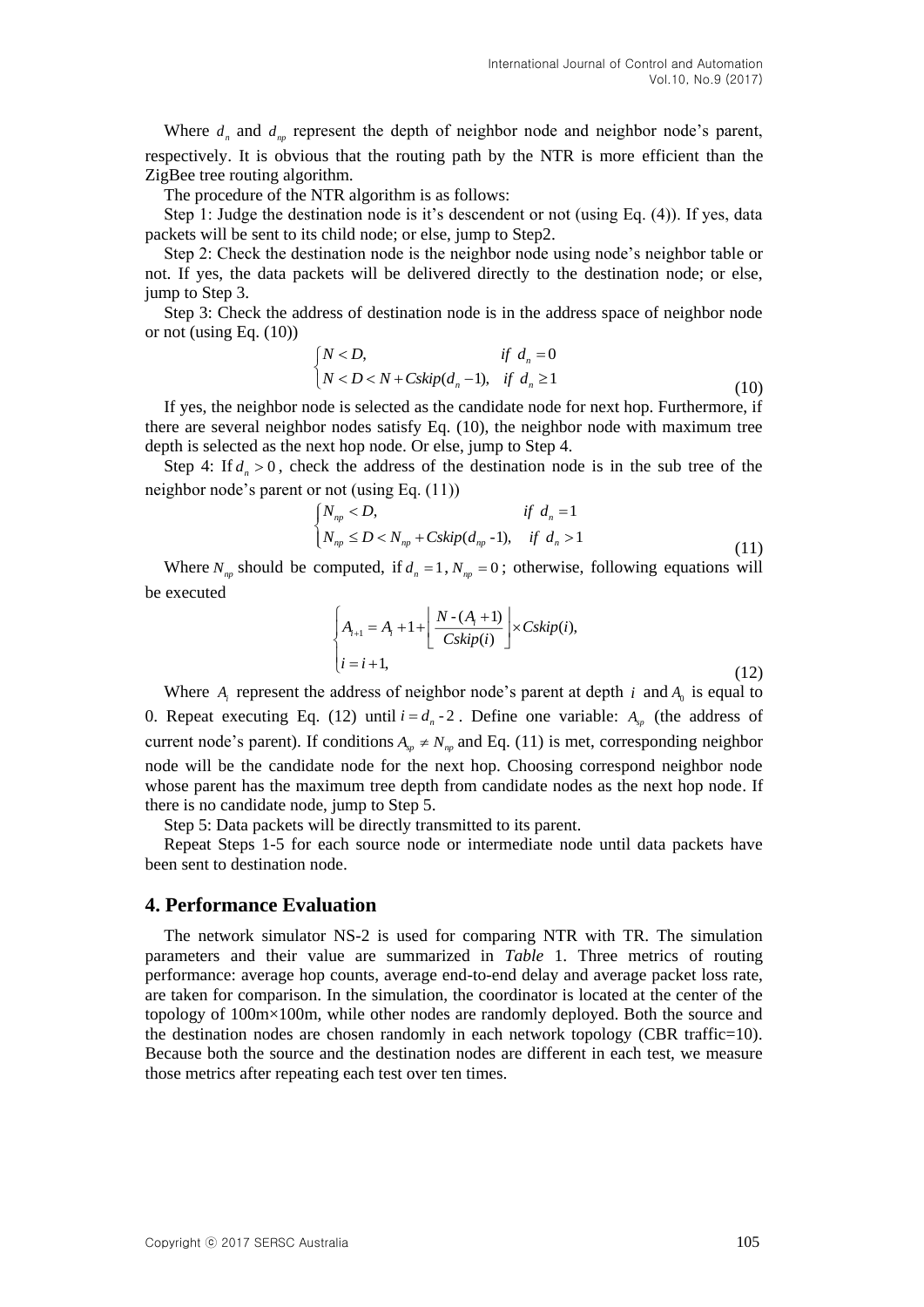| $100m \times 100m$ |
|--------------------|
| IEEE 802.15.4      |
| Two-ray ground     |
| 20m                |
| Priority queue/80  |
| NTR/TR             |
| 4,4,5              |
| $400$ sec          |
| 80 byte            |
| CBR                |
|                    |

#### **Table 1. Parameters Used in Simulation**

*Figure* 6 shows the average hop count from source to destination with increasing number of nodes. The performance evaluation of ZigBee tree routing and our NTR is performed in the same network topology. As the number of nodes grows, the average hop count does not increase linearly because the source and destination nodes are randomly selected and the network topology is different in each test. However, the average hop count of the NTR is much smaller than that of ZigBee tree routing. As Figure 6 shows, the average hop count per pair of source and destination nodes of the NTR is 1-2 hops less than that of ZigBee tree routing. This is because the source node has to forward over many hops to relay the data to the destination if the routing follows the regular ZigBee tree routing. In NTR algorithm, if the destination address is in the sub tree of neighbor node or neighbor node's parent, the source (or intermediate) node selects the neighbor node instead of its parent as the next hop node. Thus, the average hop count of NTR algorithm is smaller than that of TR algorithms.





*Figure* 7 shows that the proposed NTR's latency is lower than that of the ZigBee tree routing. Moreover, the average end-to-end delay per pair of source and destination nodes in the ZigBee tree routing increases as the number of nodes in the network increase (excluding number of nodes equal ninety); the NTR algorithm, however, is less affected by the number of nodes in the network. This result indicates that a denser network causes longer latency, since more nodes are deployed. When the number of nodes increases, the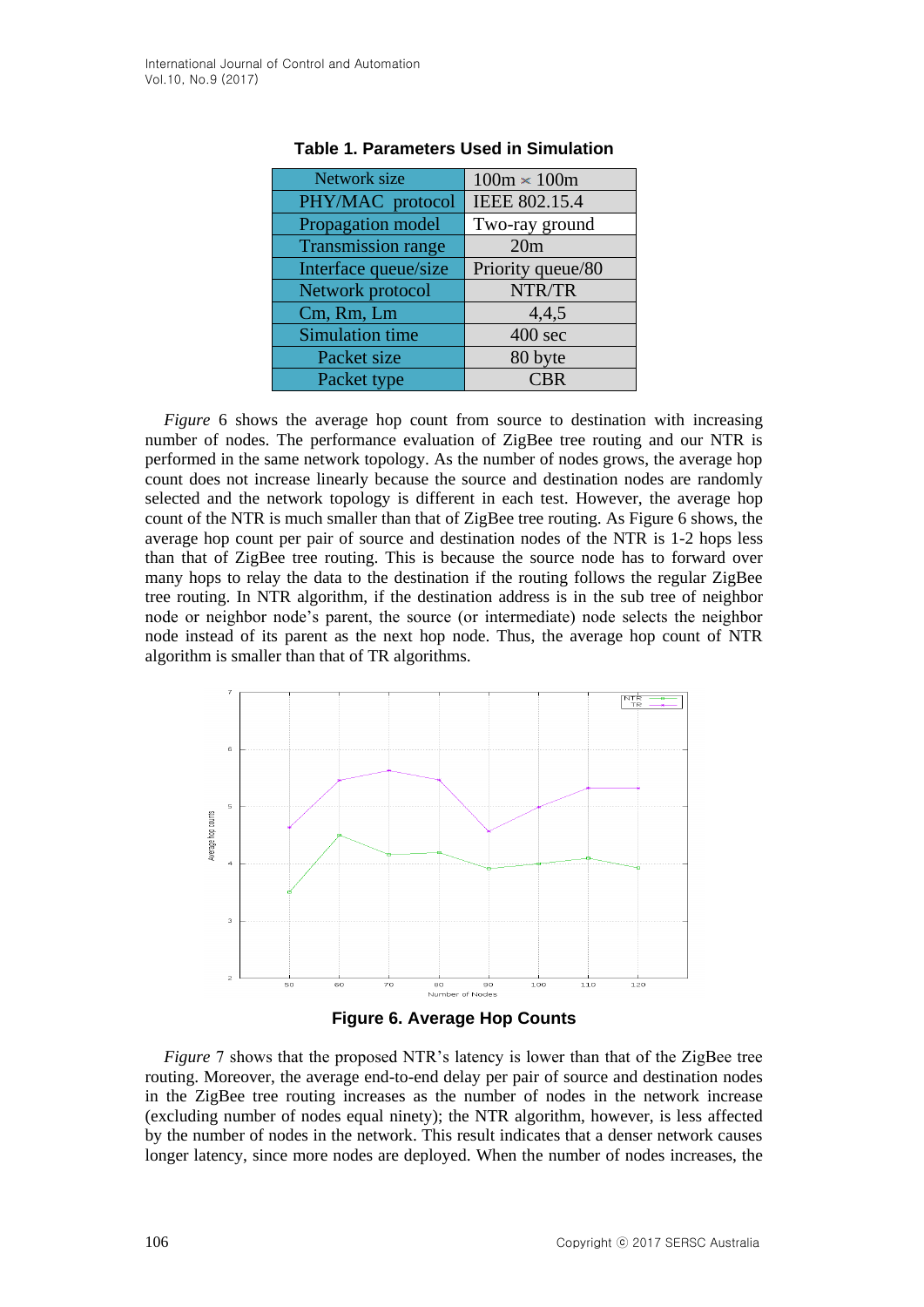performance improvement is more significant. In TR algorithm, the node which is near to the coordinator of the network relay more packets, it may lead to more congestion and collision of packets because nodes compete for channel access to transmit the data packets. The proposed NTR algorithm attempts to reduce the hop count by adding neighbor information during the transmission of the data packets. In addition, the neighbor node selected as the next hop node shares the traffic load of parent nodes in high tree levels. As a result, NTR has smaller end-to-end delay compared with TR.



**Figure 7. Average End-to-end Delay**

The average packet loss rate tends to increase as the number of nodes in the network grows, and it is natural in that collision and contention of packets increase for the increasing network density. As shown in *Figure* 8, the NTR algorithm provides reliable communication than TR. It is because the NTR algorithm can choose a neighbor node as the next hop to cut across the tree topology, relieve congestion and decrease packet loss rate. Thus, the NTR algorithm can improve the ZigBee's performance in terms of packet loss rate compared to the TR.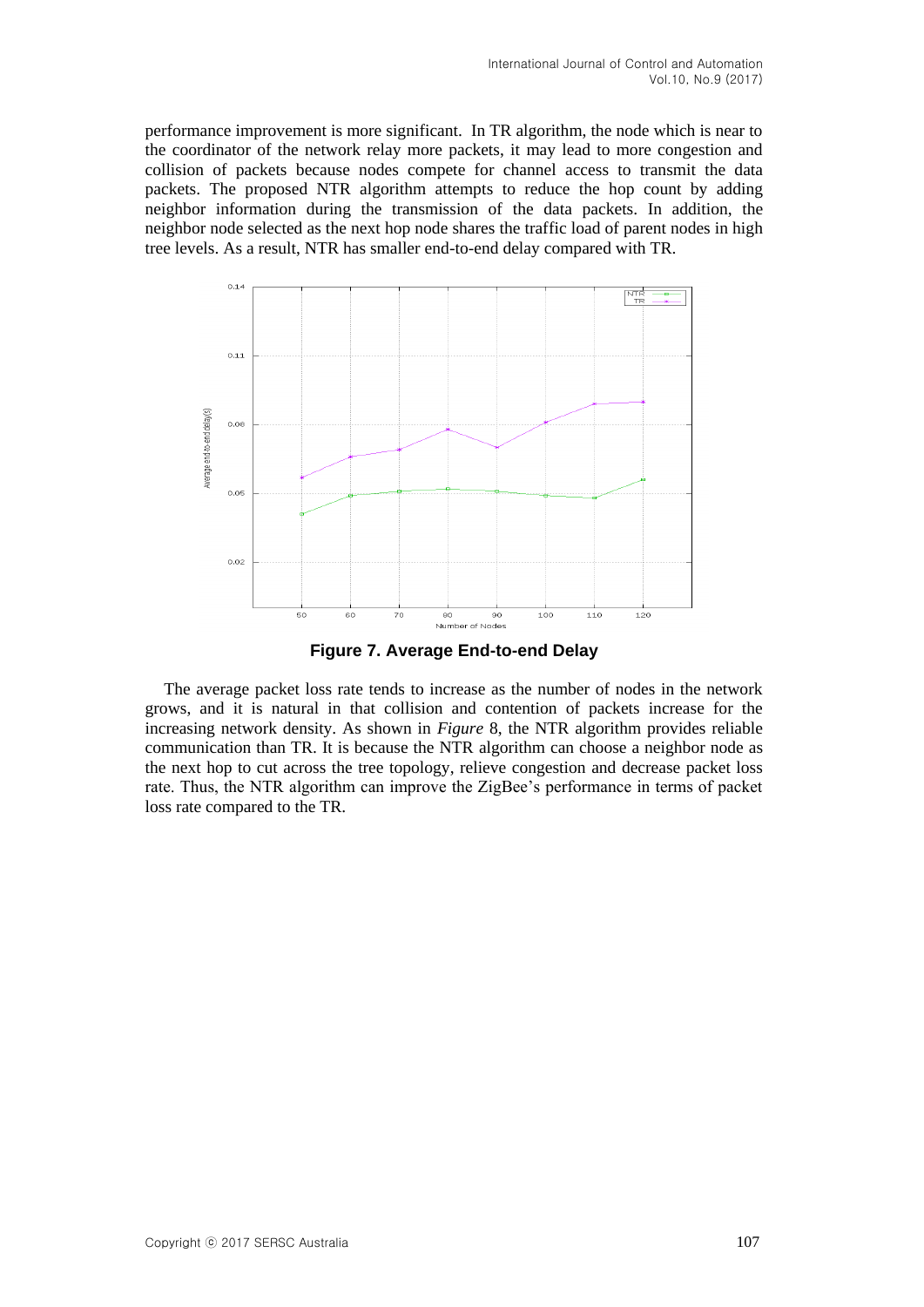

**Figure 8. Average Packet Loss Rate**

## **5. Conclusion**

In this paper, the NTR algorithm is proposed to overcome the detour path problem and traffic concentration problem of the ZigBee tree routing. In NTR, each node can find the optimal next hop node by using their neighbor table, originally defined in the ZigBee standard. The mathematical analyses prove that the one hop neighbor information in NTR can provide an efficient routing path. The NTR improves the routing efficiency of original tree routing and keeps the advantage of the tree routing without any routing discovery. The simulation results show that the NTR can effectively reduce the redundant routing hops of TR, achieve smaller end-to-end delay than TR during routing, and improve the reliability of the network data transmission. Therefore, it is expected that NTR to be utilized in many ZigBee applications with limited resources.

## **Acknowledgement**

The authors would like to thank the financial support provide by the National Natural Science Foundation under Grant 61273142, Foundation for Six Talents by Jiangsu Province (2012-DZXX-045), Priority Academic Program Development of Jiangsu Higher Education Institutions (PAPD), and Technology research project of Ministry of public security of China (grant number 2015JSYJC029).

## **Conflict of Interest**

The authors indicated no potential conflicts of interest.

## **References**

- [1] ZigBee Alliance, "ZigBee Specification", **(2009)**.
- [2] J. Byun, B. Jeon, J. Noh, Y. Kim and S. Park, "An intelligent self-adjusting sensor for smart home services based on ZigBee communications", IEEE Transactions on Consumer Electronics, vol. 58, no. 3, **(2012)**, pp. 794-802.
- [3] N. J. LaSorte, S. A. Rajab and H. H. Refai, "Developing a reproducible non-line-of-sight experimental setup for testing wireless medical device coexistence utilizing ZigBee", IEEE Transactions on Biomedical Engineering, vol. 59, no. 11, **(2012)**, pp. 3221-3229.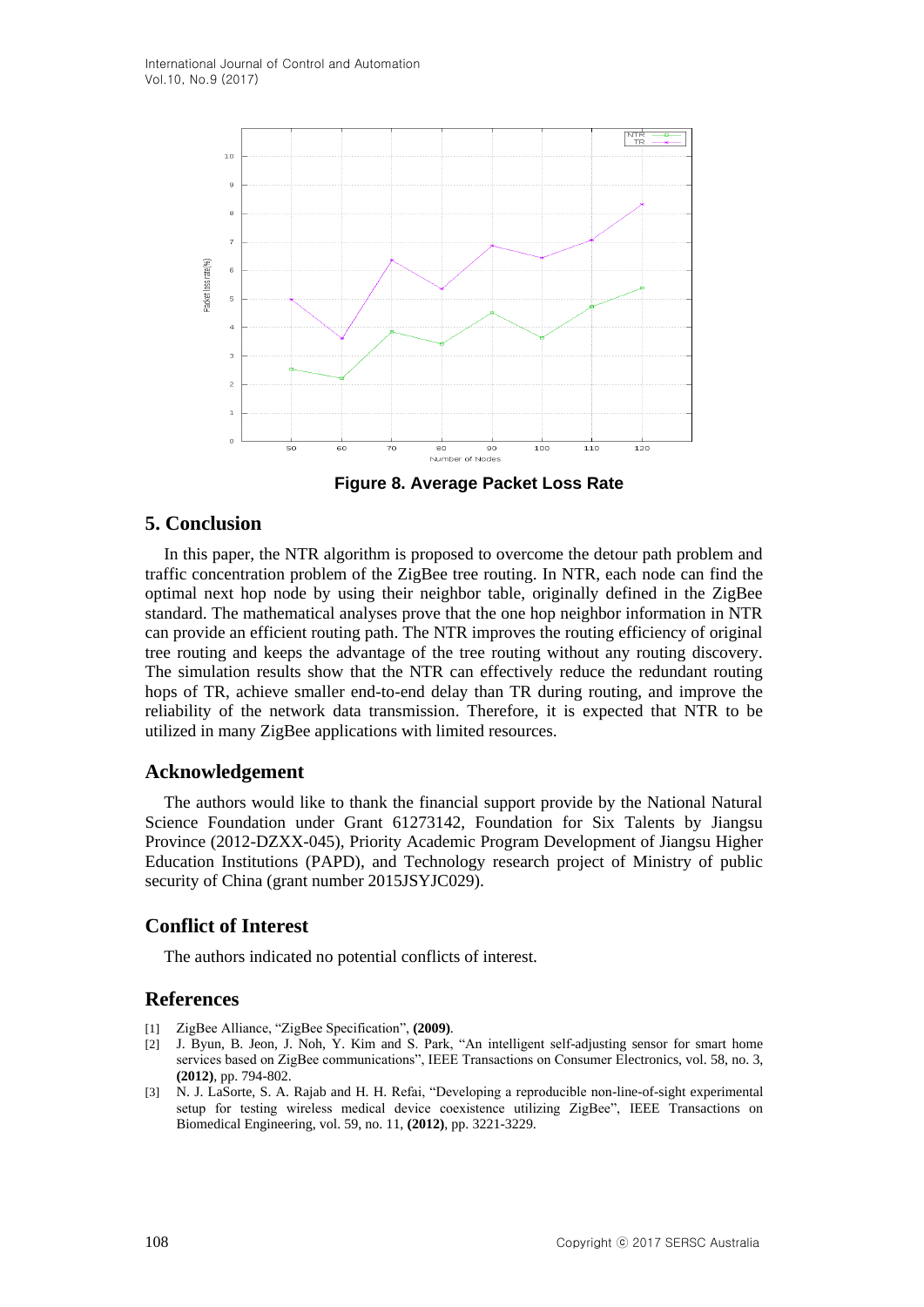- [4] S. Yoo, P. K. Chong and D. Kim, "Guaranteeing real-time services for industrial wireless sensor networks with IEEE 802.15. 4", IEEE Transactions on Industrial Electronics, vol. 57, no. 11, **(2010)**, pp. 3868-3876.
- [5] W. T. Sung and M. H. Tsai, "Multi-Sensor wireless signal aggregation for environmental monitoring system via multi-bit data fusion", Applied Mathematics & Information Sciences, vol. 5, no. 3, **(2011)**, pp. 589-603.
- [6] I. D. Chakeres and L. K. Berndt, "Aodvjr, aodv simplified". ACM SIGMOBILE Mobile Computing and Communications Review, vol. 6, no. 3, **(2002)**, pp. 100-101.
- [7] M. K. A. Al-Harbawi, M. F. A. Rasid and N. K. Noordin, "Utilizing Neighbours-Table to Improve Tree Routing Protocol in ZigBee Network", Wireless Personal Communications, vol. 65, no. 2, **(2012)**, pp. 469-488.
- [8] J. Mu, W. Wang, B. Zhang and W. Song, "An adaptive routing optimization and energy-balancing algorithm in ZigBee hierarchical networks", EURASIP Journal on Wireless Communications and Networking, vol. 43, no. 1, **(2014)**, pp. 1-11.
- [9] Y. L. Ban, Q. L. Chai and W. Chen, "ZigBee tree routing algorithm based on energy balance: ZigBee tree routing algorithm based on energy balance", Journal of Computer Applications, vol. 28, no. 28, **(2008)**, pp. 2791-2794.
- [10] T. Kim, D. Kim and N. Park, "Neighbor table based shortcut tree routing in ZigBee wireless networks", IEEE Transactions on Parallel and Distributed Systems, vol. 25, no. 3, **(2014)**, pp. 706-716.
- [11] J. Y. Ha, H. S. Park, S. Choi and W. H. Kwon, "EHRP: Enhanced hierarchical routing protocol for zigbee mesh networks ee", Communications Letters, IEEE, vol. 11, no. 12, **(2007)**, pp. 1028-1030.

## **Authors**



**Pan Tianhong**, received his B.S. degree from Anhui Agriculture University and M.S. degree from Gansu University of Technology in 1997 and 2000 respectively. And he received his Ph.D. degree in control theory and control engineering from Shanghai Jiao Tong University in 2007. Now he has been a professor in School of Electrical and Information Engineering, Jiangsu University, Zhenjiang, China. His current research interests include multiple model approach and its application, predictive control and run-to-run control theory and practice, system identification, *etc.*



**Liu Ji**, he received the B.S. degree from Jiangsu University in 2014. He is currently pursuing M.S. degree with the School of Electrical and Information Engineering, Jiangsu University, Zhenjiang, China. His current research interests include wireless communication and sensor networks.



**Mian Khuram Ahsan**, is currently pursuing Ph.D. degree with the School of Electrical and Information Engineering, Jiangsu University, Zhenjiang, China. His current research interests include micro-grid system, multi-agent algorithm, & wireless communication and sensor networks.